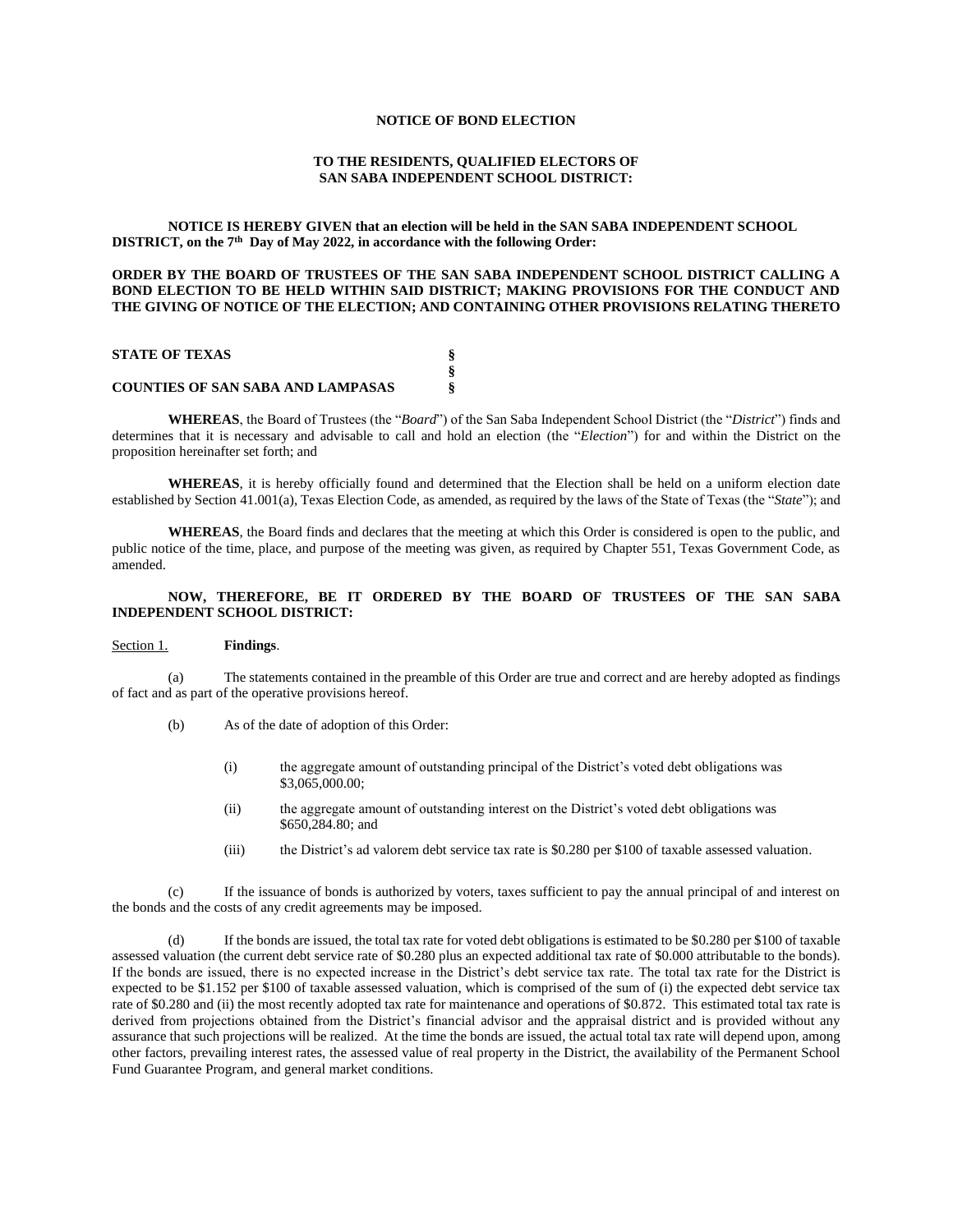The statements contained in these findings: (i) are based on information available to the District on the date of adoption of this Order, including projections obtained from the District's financial advisor; (ii) necessarily consist of estimates and projections that are subject to change based on facts, circumstances, and conditions existing at the time the bonds approved pursuant to this Order are issued; and (iii) are not intended to limit the authority of the Board to issue bonds in accordance with other terms contained in this Order. Accordingly, actual tax rates, interest rates, maturity dates, aggregate outstanding indebtedness, and interest on such debt will vary and will be established after the bonds are issued. To the extent of any conflict between this subsection and other provisions of this Order, such other provisions control.

Section 2. **Election Ordered; Date; Proposition**. The Election shall be held for and within the District on May 7, 2022 (the "*Election Day*"), in accordance with the Texas Election Code, as amended. At the Election, the following proposition (the "*Proposition*") setting forth the purposes, the principal amount, and the maximum maturity date for the bonds to be authorized shall be submitted to the qualified voters of the District in accordance with applicable law:

# **SAN SABA INDEPENDENT SCHOOL DISTRICT – PROPOSITION A**

**SHALL THE BOARD OF TRUSTEES OF THE SAN SABA INDEPENDENT SCHOOL DISTRICT (THE "DISTRICT") BE AUTHORIZED TO ISSUE AND SELL AT ANY PRICE OR PRICES THE BONDS OF THE DISTRICT IN THE AMOUNT OF \$18,000,000 FOR THE CONSTRUCTION, IMPROVEMENT, ACQUISITION, AND EQUIPMENT OF SCHOOL BUILDINGS IN THE DISTRICT, INCLUDING NECESSARY SITES, WHICH BONDS MAY BE ISSUED IN VARIOUS ISSUES OR SERIES, SHALL MATURE SERIALLY OR OTHERWISE NOT MORE THAN 40 YEARS FROM THEIR DATE, AND SHALL BEAR INTEREST AT SUCH RATE OR RATES NOT TO EXCEED THE MAXIMUM RATE NOW OR HEREAFTER AUTHORIZED BY LAW, AS SHALL BE DETERMINED BY THE BOARD OF TRUSTEES OF THE DISTRICT WITHIN THE DISCRETION OF THE BOARD AT THE TIME OF ISSUANCE; AND SHALL THE BOARD OF TRUSTEES BE AUTHORIZED TO LEVY AND PLEDGE, AND CAUSE TO BE ASSESSED AND COLLECTED, ANNUAL AD VALOREM TAXES ON ALL TAXABLE PROPERTY IN THE DISTRICT SUFFICIENT, AND WITHOUT LIMIT AS TO RATE OR AMOUNT, TO PAY THE PRINCIPAL OF AND INTEREST ON SAID BONDS AND THE COSTS OF ANY CREDIT AGREEMENTS EXECUTED OR AUTHORIZED IN ANTICIPATION OF, IN RELATION TO, OR IN CONNECTION WITH THE BONDS; SAID BONDS TO BE ISSUED AND SAID TAXES TO BE LEVIED, PLEDGED, ASSESSED, AND COLLECTED UNDER THE CONSTITUTION AND LAWS OF THE STATE OF TEXAS INCLUDING THE TEXAS EDUCATION CODE?**

## Section 3. **Official Ballot**.

(a) Voting at the Election, and early voting therefor, shall be through the use of lawfully approved voting systems and ballots.

(b) The preparation of the necessary equipment and the official ballots for the Election shall conform to the requirements of the Texas Election Code so as to permit the electors to vote "FOR" or "AGAINST" the Proposition which shall be set forth on the ballots substantially in the following form:

## **SAN SABA INDEPENDENT SCHOOL DISTRICT – PROPOSITION A**

☐ FOR ) "THE ISSUANCE OF \$18,000,000 OF BONDS FOR THE CONSTRUCTION, IMPROVEMENT, ACQUISITION, AND EQUIPMENT OF SCHOOL BUILDINGS IN THE DISTRICT, INCLUDING NECESSARY SITES; AND THE LEVYING OF A TAX SUFFICIENT, WITHOUT LIMIT AS TO RATE OR AMOUNT, TO PAY THE PRINCIPAL OF AND INTEREST ON THE BONDS AND TO PAY THE COSTS OF ANY CREDIT AGREEMENTS EXECUTED OR AUTHORIZED IN ANTICIPATION OF, IN RELATION TO, OR IN CONNECTION WITH THE BONDS; THIS IS A PROPERTY TAX INCREASE." ☐ AGAINST )

Section 4. **Persons Qualified to Vote**. All resident, qualified electors of the District shall be eligible to vote at the Election.

Section 5. **Election Precincts, Voting Locations and Voting Hours on Election Day**. The election precincts for the Election shall consist of the territory within the boundaries of the District situated within one or more County election precincts, which bear the precinct numbers set forth in Exhibit A, attached hereto and incorporated herein by reference. The location for voting on the Election Day for each election precinct shall be as set forth in Exhibit A, or at such other locations as may be designated by the County. The Superintendent of Schools or his designee is hereby authorized to update Exhibit A to reflect the designated locations, or any changes made thereto by the County, and such locations are hereby approved. The polling places for voting on the Election Day shall be open from 7:00 a.m. to 7:00 p.m.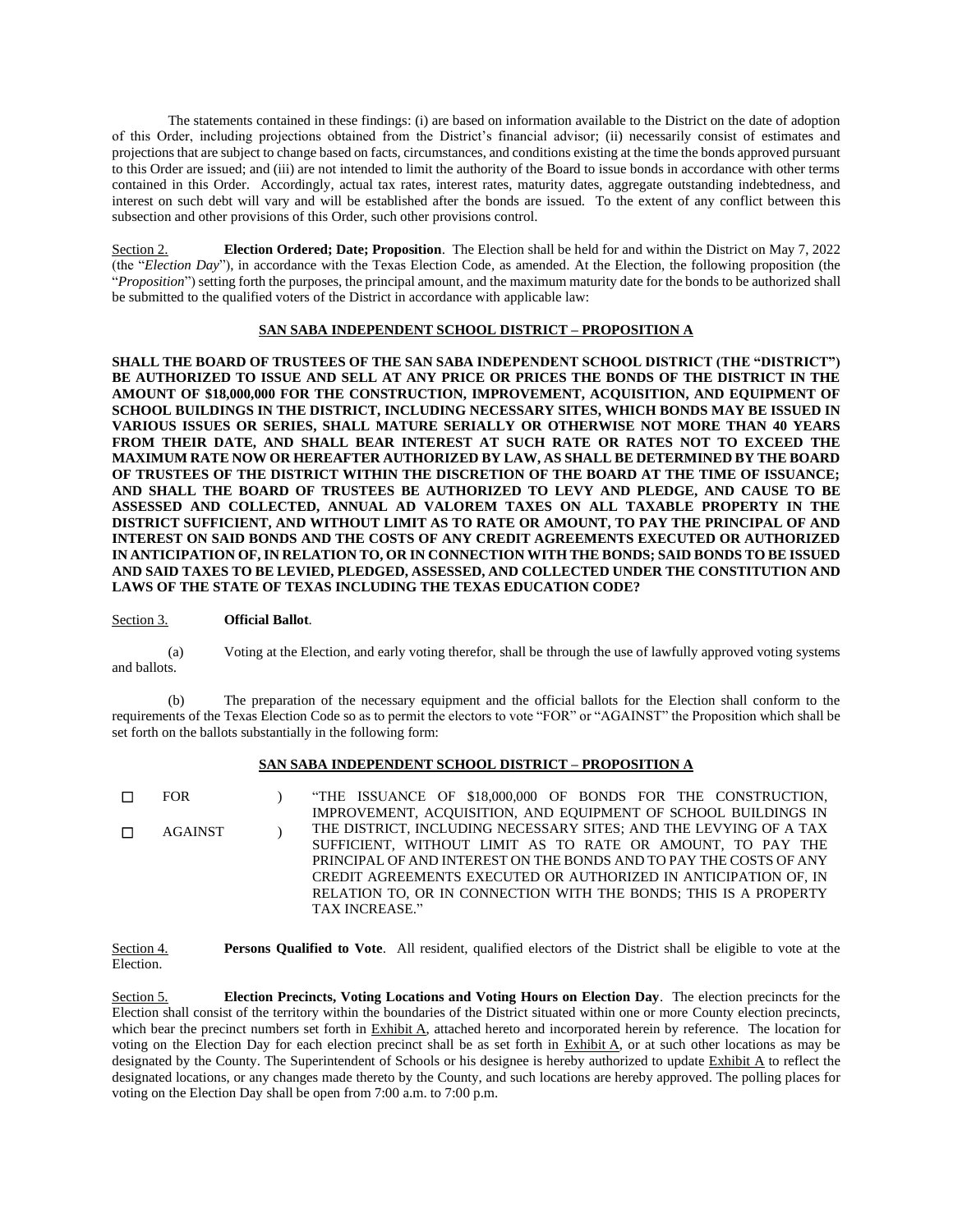# Section 6. **Early Voting Locations, Dates, and Times**.

(a) Early voting by personal appearance for all election precincts shall be held at the locations, at the times, and on the days set forth in Exhibit B, attached hereto and incorporated herein by reference, or at such other locations as may be designated by the County. The Superintendent of Schools or his designee is hereby authorized to update Exhibit B to reflect the designated locations, or any changes made thereto by the County, and such locations are hereby approved.

(b) Linda Hardy is hereby appointed as the Early Voting Clerk (the "*Early Voting Clerk*") for the Election. Applications for ballots-by-mail should be sent to:

> Linda Hardy Early Voting Clerk P.O. Box 788 San Saba, Texas 76877

More information about the election can be found at: http://www.sansabatexas.com/mayor-city-council/election-information/

The Early Voting Clerk is hereby authorized to appoint the deputy early voting clerk, as necessary for the Election.

(c) Pursuant to Section 84.007(b)(4) of the Texas Election Code, the Early Voting Clerk shall receive applications for ballots-by-mail via electronic transmission. Persons wishing to apply by electronic transmission must e-mail their scanned application containing an original signature to the following e-mail address: sansaba@centex.net. Applications for ballots made by electronic transmission and containing an original signature must also be mailed to and be received by the Early Voting Clerk not later than the fourth (4<sup>th</sup>) business day after the transmission by facsimile or electronic transmission is received at the mailing address provided in Subsection (b), above.

(d) Applications for ballots-by-mail via post or electronic submission must be received no later than 5:00 p.m. on April 26, 2022.

## Section 7. **Appointment of Election Officers**.

(a) The election judges, alternate judges, clerks, members of the early voting ballot board, the central counting station officials, and other personnel necessary for conducting the Election shall be appointed; election judges and alternate judges may be changed; polling places may be combined for some precincts; and the central counting station shall be established and staffed all as determined by the Superintendent of the District, and such actions are hereby approved.

(b) The Election shall be conducted by election officers, including the presiding judges and alternate presiding judges appointed by the Superintendent of the District, in accordance with the Texas Election Code, as amended, and the Constitution and laws of the State of Texas, the United States of America, and the Election Agreement. The presiding judges shall appoint not fewer than two (2) nor more than five (5) qualified election clerks for the conduct of the Election. The Board hereby authorizes the Superintendent of the District to appoint any such other officials, as are necessary and appropriate to conduct the Election in accordance with the Texas Election Code, as amended.

Section 8. **Notice of Election**. Notice of the Election shall be given by: (i) publishing a substantial copy of this Order, in English and Spanish, one time not earlier than the thirtieth  $(30<sup>th</sup>)$  day nor later than the tenth  $(10<sup>th</sup>)$  day prior to the date set for the Election, in a newspaper published in the District (or otherwise complies with State law); (ii) by posting a copy of this Order, in English and Spanish, on the bulletin board used for posting notices of meetings of the Board, not later than the twenty-first (21st) day prior to the date set for the Election and in at least three (3) public places in the boundaries of the District, not later than the twenty-first (21<sup>st</sup>) day prior to the date set for the Election; and (iii) by posting a copy of this Order, in English and Spanish, on the District's website, prominently and together with the notice of the Election and the contents of the Proposition, not later the twentyfirst (21<sup>st</sup>) day prior to the date set for the Election through the Election Day. Additionally, on the Election Day and during early voting by personal appearance, this Order shall be posted in a prominent location at each polling place. Notice of the Election shall also be provided to the county election officer and voter registrar of each county in which the District is located not later than the sixtieth (60<sup>th</sup>) day before the Election Day, March 8, 2022.

Section 9. **Conduct of Election**. The Election shall be held in accordance with the Texas Election Code, as amended, the Federal Voting Rights Act of 1965, as amended ("*The Voting Rights Act*"), and the provisions of Chapter 272 of the Texas Election Code, as amended, pertaining to bilingual election materials requirements.

Section 10. **Necessary Actions**. The Superintendent of Schools or his designee, acting on behalf of the Board, in consultation with the District's legal counsel and co-bond counsel is hereby authorized and directed to take any and all actions necessary to comply with the provisions of the Texas Election Code, as amended, and the Voting Rights Act, as amended, in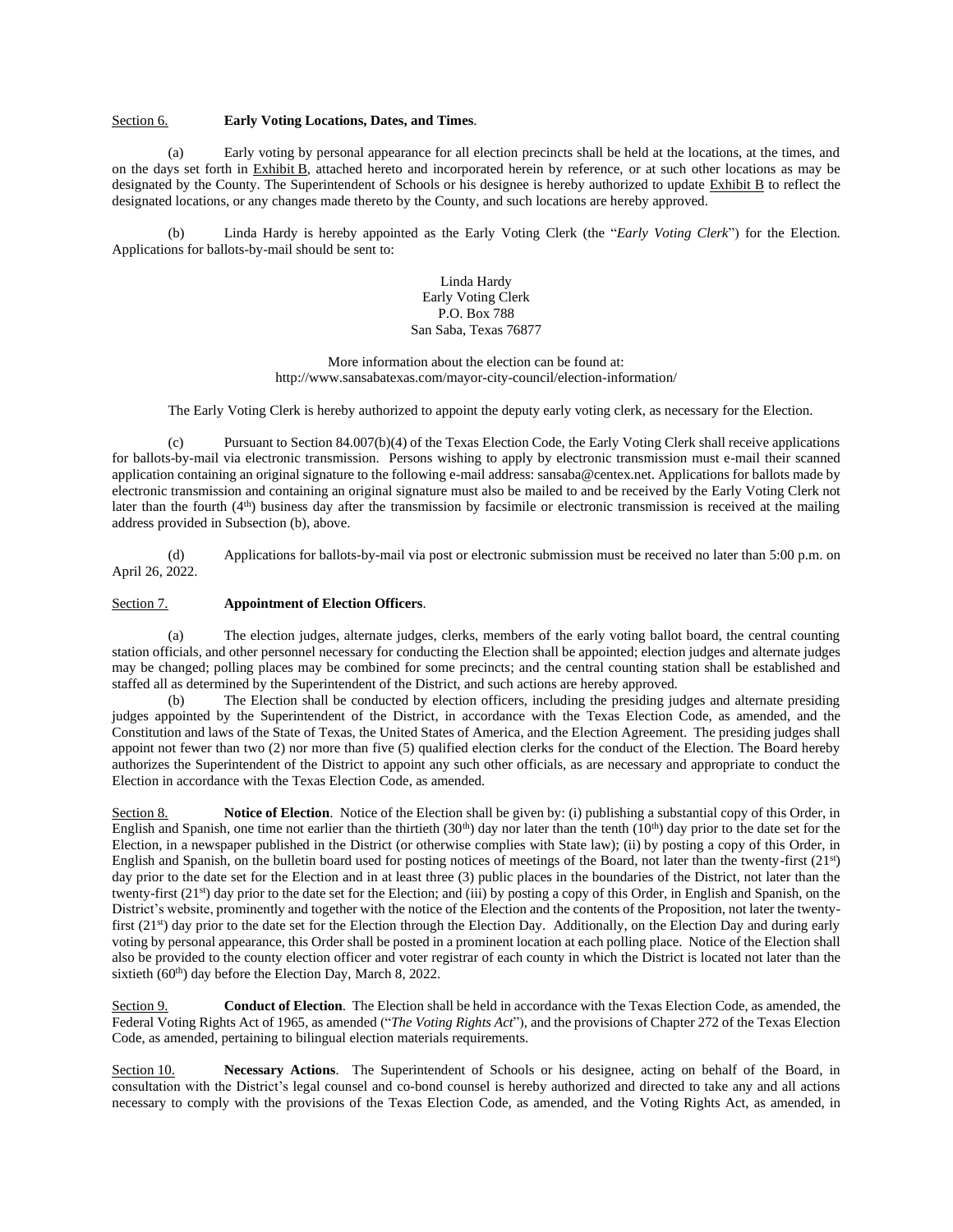carrying out and conducting the Election, whether or not expressly authorized herein, including, but not limited to, making changes or additions to polling places or procedures to the extent necessary.

Section 11. **Severability**. If any provision, section, subsection, sentence, clause, or phrase of this Order, or the application of same to any person or set of circumstances, is for any reason held to be unconstitutional, void, invalid, or unenforceable, neither the remaining portions of this Order nor their application to other persons or sets of circumstances shall be affected thereby, it being the intent of the Board in adopting this Order that no portion hereof or provision or regulation contained herein shall become inoperative or fail by reason of any unconstitutionality, voidability, invalidity, or unenforceability of any other portion herein, and all provisions of this Order are declared to be severable for that purpose.

Section 12. **Effective Date**. This Order shall take effect immediately upon its approval by the Board.

**PASSED AND APPROVED** by the Board of Trustees of the San Saba Independent School District the 15<sup>th</sup> day of February 2022.

By: */s/ Kevin Shahan*

Kevin Shahan President, Board of Trustees

ATTEST:

By: */s/ Misty Everett* Misty Everett Vice President, Board of Trustees

#### **EXHIBIT A**

#### **ELECTION DAY SCHEDULE AND POLLING LOCATION**

**May 7, 2022 7:00 a.m. – 7:00 p.m.**

**LOCATION**

**SAN SABA CITY HALL 303 S. CLEAR STREET SAN SABA, TEXAS 76877**

#### **EXHIBIT B**

**EARLY VOTING SCHEDULE AND POLLING LOCATION**

**SAN SABA CITY HALL 303 S. CLEAR ST. SAN SABA, TEXAS 76877**

| <b>DATES</b>                    | <b>DAYS</b>      | <b>HOURS</b>             |
|---------------------------------|------------------|--------------------------|
| April 25, 2022 – April 29, 2022 | Monday – Friday  | $8:00$ a.m. $-5:00$ p.m. |
| May 2, 2022 & May 3, 2022       | Monday & Tuesday | $8:00$ a.m. $-5:00$ p.m. |

## **SAN SABA INDEPENDENT SCHOOL DISTRICT VOTER INFORMATION DOCUMENT**

Language to appear on the ballot:

## **SAN SABA INDEPENDENT SCHOOL DISTRICT — PROPOSITION A**

☐ FOR ) "THE ISSUANCE OF \$18,000,000 OF BONDS FOR THE CONSTRUCTION, IMPROVEMENT, ACQUISITION, AND EQUIPMENT OF SCHOOL BUILDINGS IN THE DISTRICT, INCLUDING NECESSARY SITES; AND THE LEVYING OF A TAX SUFFICIENT, WITHOUT LIMIT AS TO RATE OR AMOUNT, TO PAY THE PRINCIPAL OF AND INTEREST ON THE BONDS AND TO PAY THE COSTS OF ANY CREDIT AGREEMENTS EXECUTED OR AUTHORIZED IN ANTICIPATION OF, IN RELATION TO, OR IN CONNECTION WITH THE BONDS; THIS IS A PROPERTY TAX INCREASE." ☐ AGAINST )